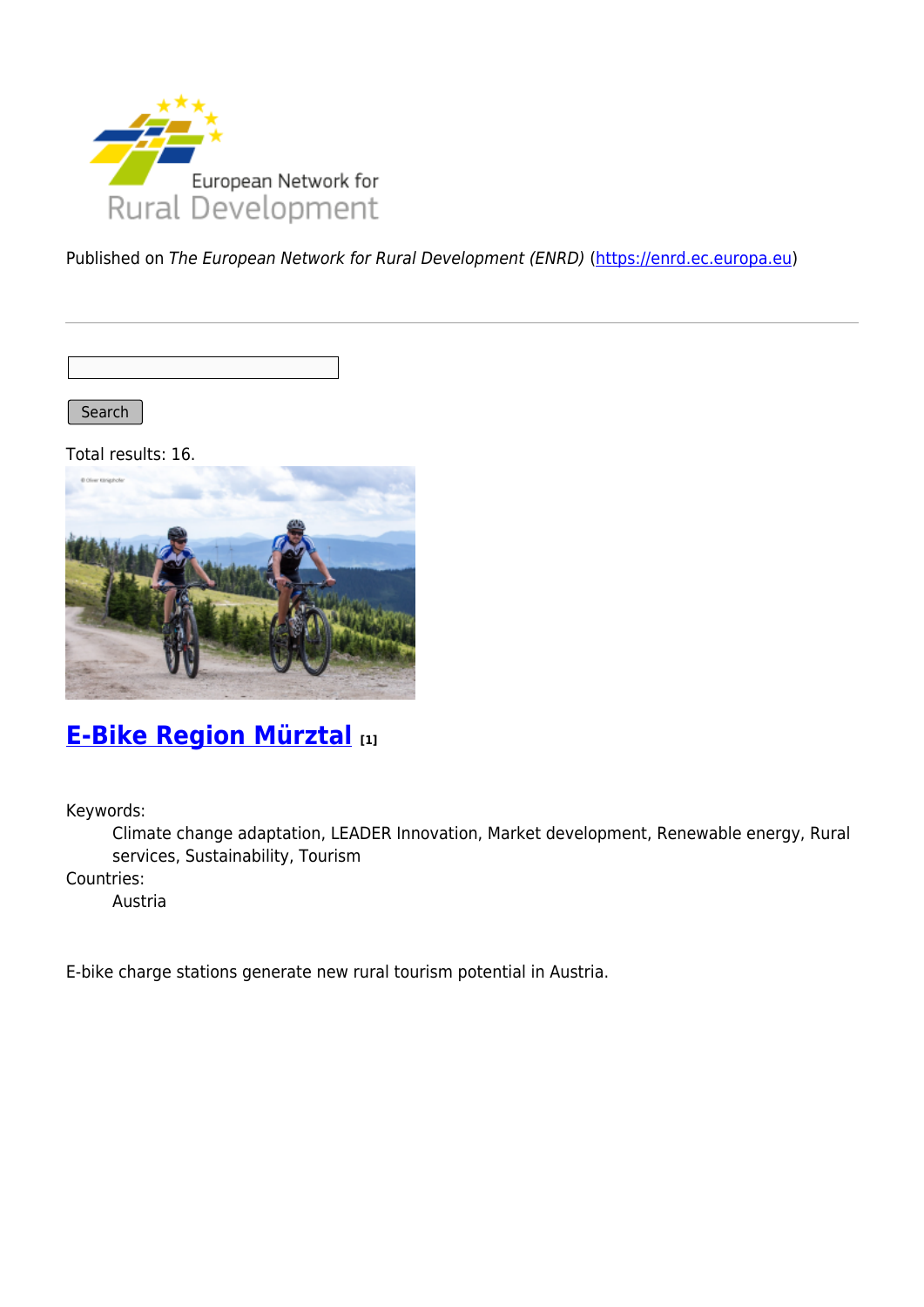

#### **[Agrinew - Belgium](https://enrd.ec.europa.eu/projects-practice/agrinew-belgium_en) [2]**

Keywords:

Agriculture, Biodiversity, Cooperation, Environmental sustainability, LEADER/CLLD Countries:

Belgium

The project focuses on improving access to agricultural land for new farmers and on adapting conventional agriculture to new agricultural systems based on the production or maintenance of biodiversity through profitable and innovative practices.



#### **[Municipal electric cars-sharing service – France](https://enrd.ec.europa.eu/projects-practice/municipal-electric-cars-sharing-service-france_en) [3]**

Keywords:

Energy efficiency, Innovation, LEADER/CLLD, Rural Inspiration Awards: nominees, Rural services Countries:

France

This project solved problems of mobility and access to public services in an isolated territory by providing a non-polluting vehicle at an affordable cost, while encouraging carpooling and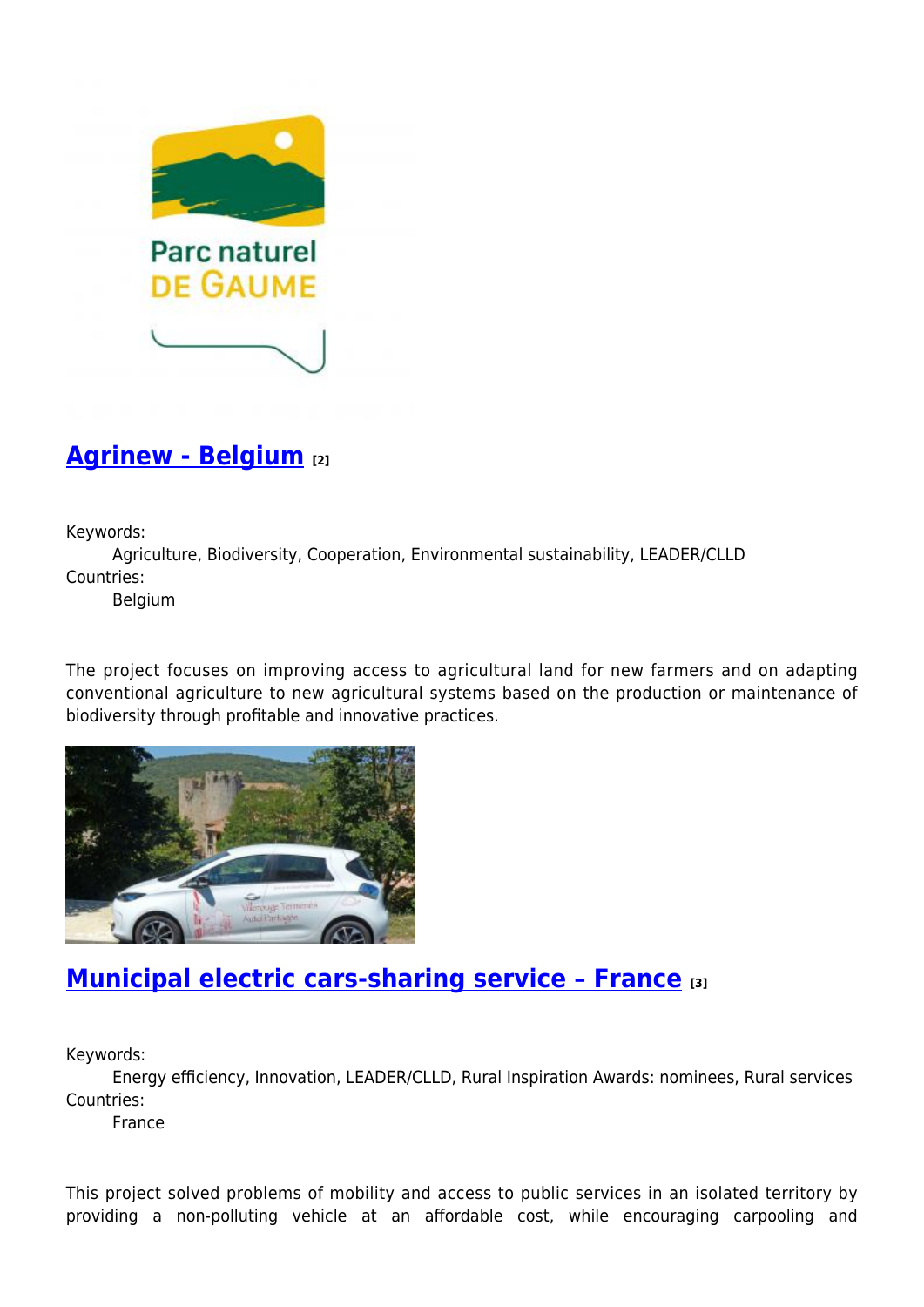strengthening social ties.



#### **[Slow Trips - Austria](https://enrd.ec.europa.eu/projects-practice/slow-trips-austria_en) [4]**

Keywords:

Information & promotion activities, Inter-territorial/Transnational cooperation, LEADER/CLLD, Rural Inspiration Awards: nominees, Tourism

Countries:

Austria, Germany, Italy, Lithuania, Luxembourg, Sweden

Slow Trips unites partners from six EU Member States to communicate and market innovative tourism products characterised by sustainability and participation and to attract new target groups of tourists who are dissatisfied with superficial sightseeing.



### **[Restoration of small rural villages in the Media Valle del](https://enrd.ec.europa.eu/projects-practice/restoration-small-rural-villages-media-valle-del-tevere_en) [Tevere](https://enrd.ec.europa.eu/projects-practice/restoration-small-rural-villages-media-valle-del-tevere_en) [5]**

Keywords: Demography, LEADER/CLLD, Rural services, Tourism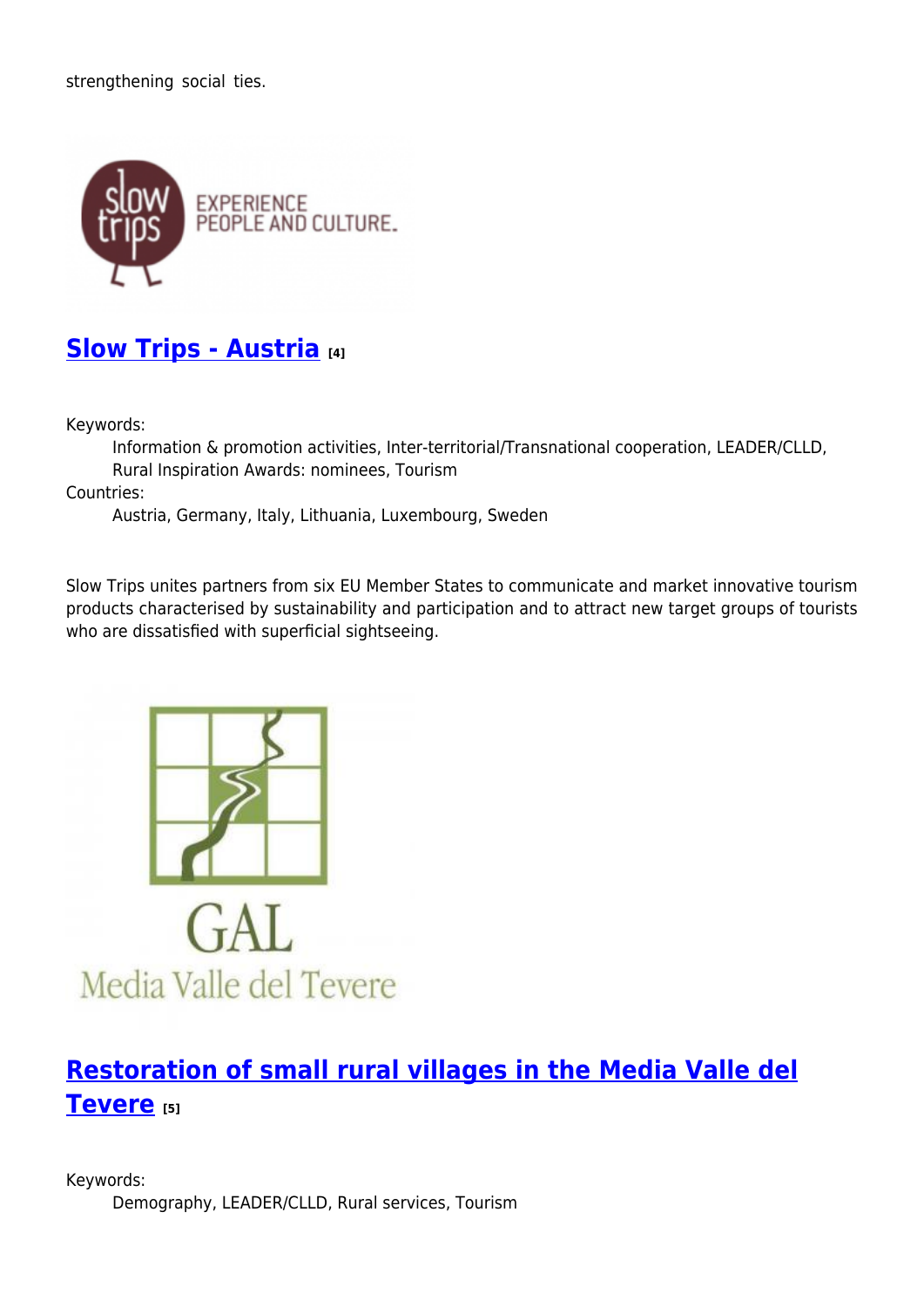Countries: Italy

The project was aimed at revitalising small villages that were suffering from depopulation by promoting rural tourism and affirming the cultural identity of the population.



## **[The 'Point Vert' experience - test areas for beginners in](https://enrd.ec.europa.eu/projects-practice/point-vert-experience-test-areas-beginners-market-gardening_en) [market gardening](https://enrd.ec.europa.eu/projects-practice/point-vert-experience-test-areas-beginners-market-gardening_en) [6]**

Keywords:

Advisory services, Entrepreneurship, LEADER/CLLD, Organic farming, Vocational training & skills acquisition

Countries:

Belgium

Creating a testing area for young entrepreneurs wishing to work in organic market gardening or horticulture, where they can receive training and advice.

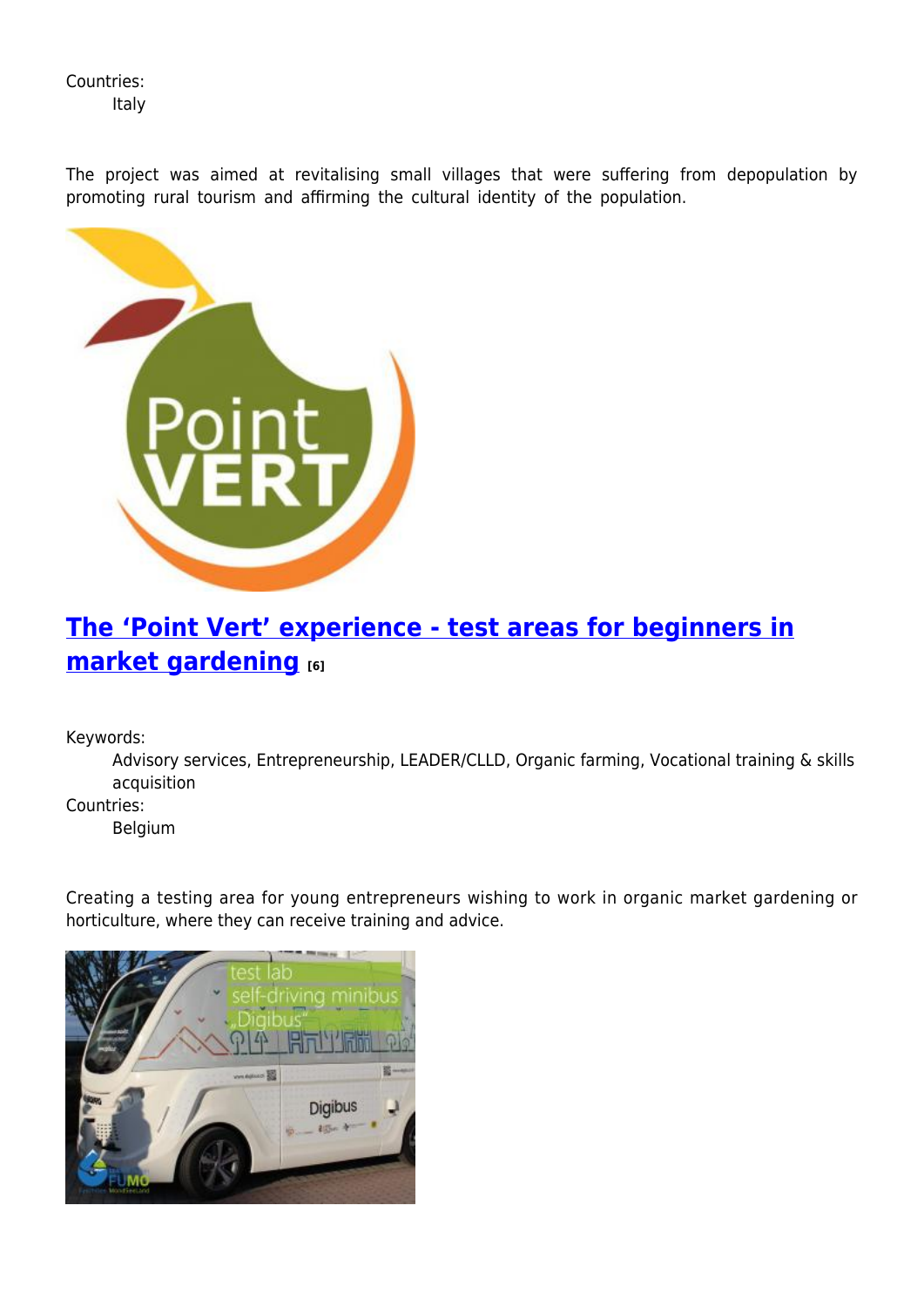### **[FUMObil – regional masterplan for the future of mobility](https://enrd.ec.europa.eu/projects-practice/fumobil-regional-masterplan-future-mobility_en) [7]**

Keywords:

Climate, Climate change adaptation, Cooperation, LEADER/CLLD, Rural Inspiration Awards: nominees, Rural services

Countries:

Austria

Developing a regional sustainable transport and mobility scheme through coordinated data analysis, multi-actor engagement and innovative solutions to improve inclusiveness.



### **['Off-Grid DIY' –renewable energy manual and online](https://enrd.ec.europa.eu/projects-practice/grid-diy-renewable-energy-manual-and-online-platform-rural-communities_en) [platform for rural communities](https://enrd.ec.europa.eu/projects-practice/grid-diy-renewable-energy-manual-and-online-platform-rural-communities_en) [8]**

Keywords:

Climate change adaptation, Communication, Cooperation, Energy efficiency, Information & promotion activities, LEADER/CLLD, Renewable energy

Countries:

Estonia, Finland, Latvia, Lithuania, Sweden

A transnational cooperation project to promote DIY solutions for renewable energy production in rural communities.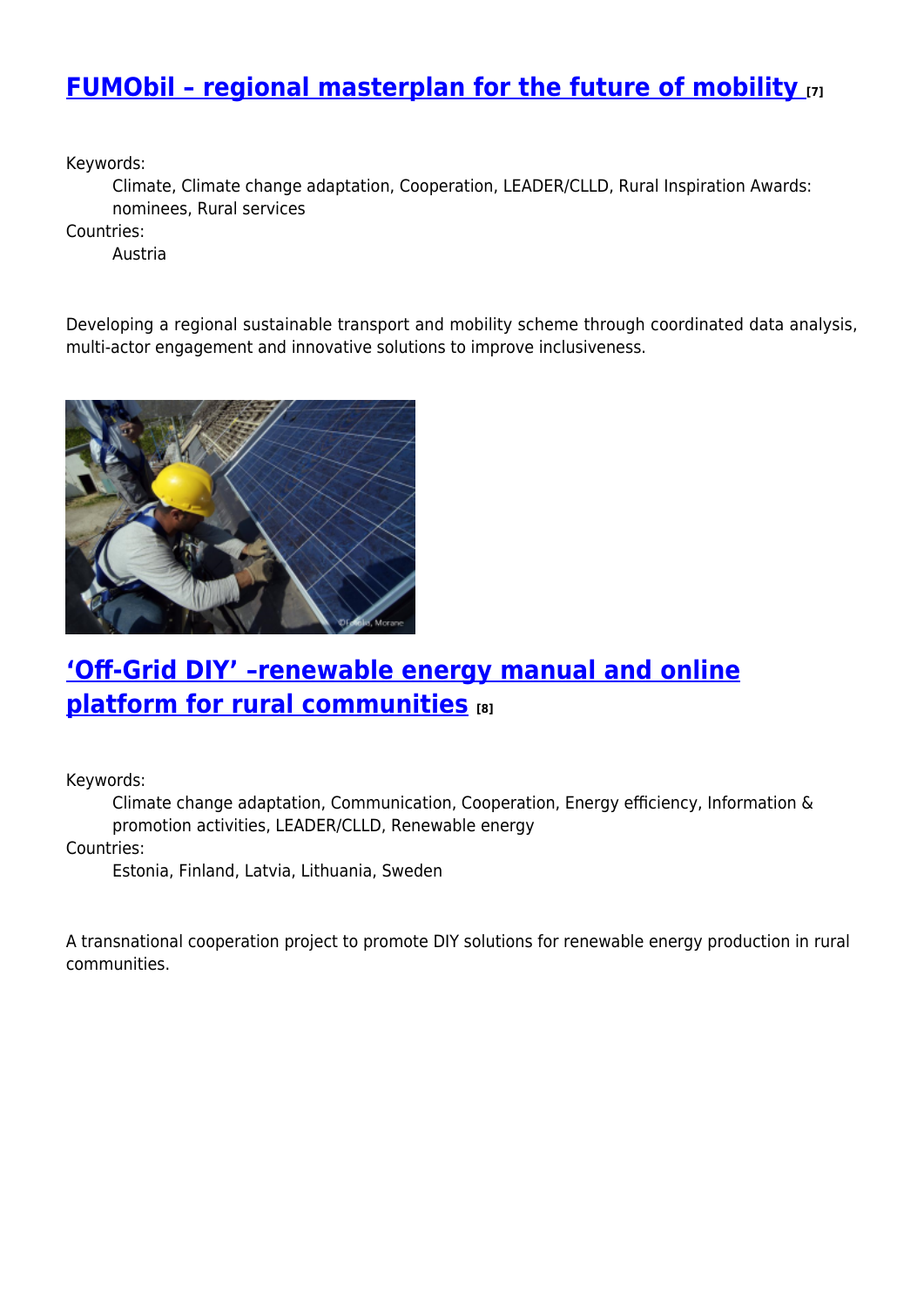

### **[TULARU' – Energy, Food and cultures](https://enrd.ec.europa.eu/projects-practice/tularu-energy-food-and-cultures_en) [9]**

Keywords:

Agriculture, Culture, Job creation, Local food, Organic farming, Short supply chains & local markets, Young farmers

Countries:

Italy

Tularù is an organic and multi-functional closed-cycle farm born that began life as a centre for sustainable production. It offers an alternative approach to solving current environmental, social and economic issues for farms.



# **[A certification label for the sustainable management of](https://enrd.ec.europa.eu/projects-practice/certification-label-sustainable-management-hedgerows_en) [hedgerows](https://enrd.ec.europa.eu/projects-practice/certification-label-sustainable-management-hedgerows_en) [10]**

Keywords:

Bioeconomy, Environmental sustainability, Inter-territorial/Transnational cooperation, LEADER/CLLD, Renewable energy, Rural Inspiration Awards: nominees Countries:

France

An inter-territorial cooperation project to support the development of a system for verifying the traceability and the sustainable management of wood from hedgerows.